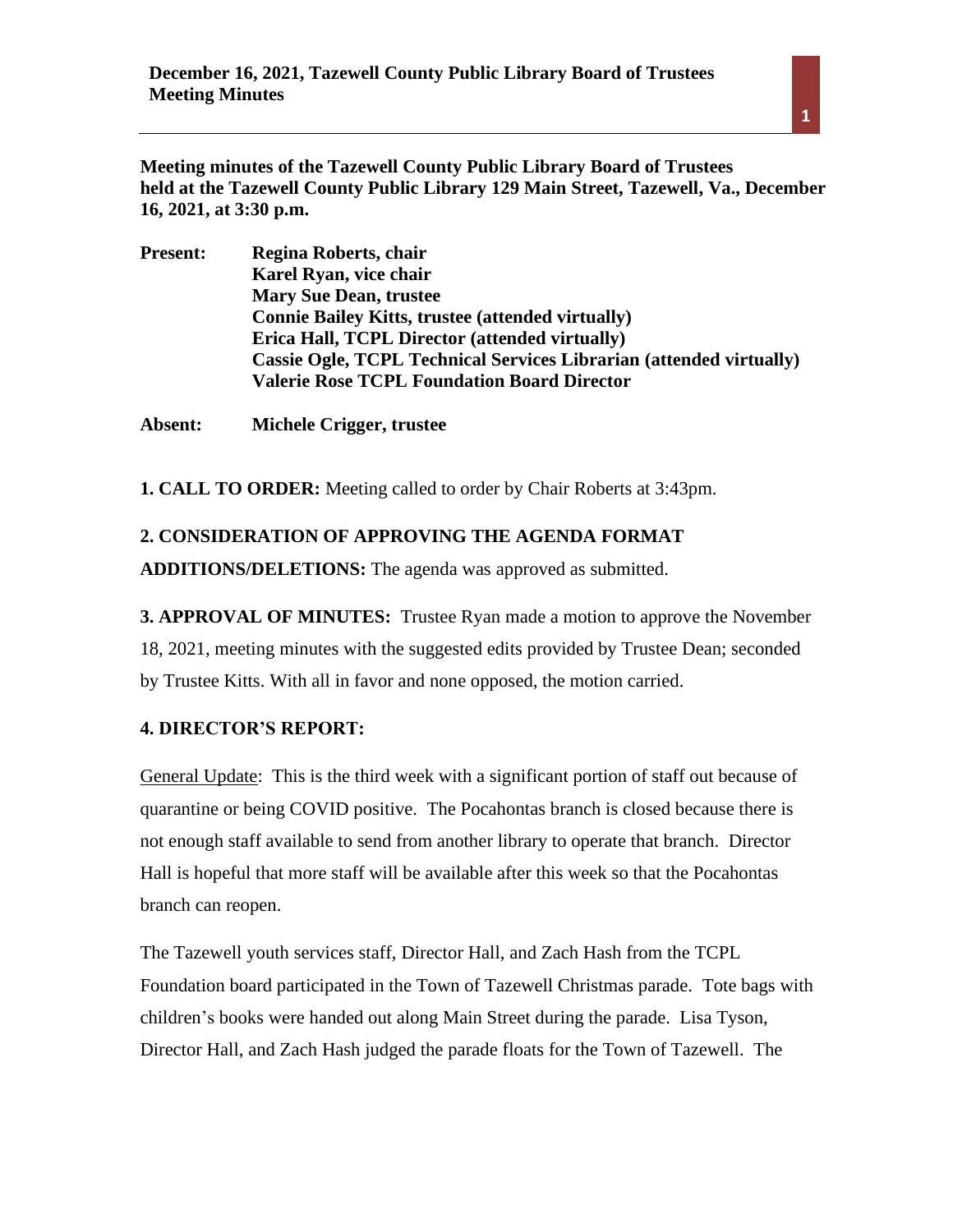youth services department at Tazewell is doing holiday programs that include an evening Lego program and a cookie decorating program.

No updates received regarding the structural issue at Tazewell. The report for the soil test has not been submitted to the county engineer.

**5. FOUNDATION REPORT:** Valerie Rose, director on the TCPL Foundation Board presented the Foundation Board update. Director Rose stated that progress is being made on the Richlands Renovation project. The Town of Richlands designated \$154,000 from their ARPA grant funds for the Richlands Renovation project. Director Willis planned a book and yard sale on February 26, 2022, in conjunction with the Winter Honey month events. The library will have an information table at the Winter Honey Exposition on February 12, 2022. A trust was set up for the funds received from the Leslie Endowment. Director Willis is drafting a letter to the Richlands town manager to convey to the Richlands Town Council members that they are receiving a gift through this renovation which will help relieve some of the maintenance issues. Mr. Huber estimated that the Richlands branch renovation project would cost approximately \$500,000 in the statement of probable project cost.

# **6. FINANCIAL REPORT:**

- a. As of November 30, 2021, the library had spent \$432,707.32, 39.97% of the annual budget.
- b. As of November 30, 2021, the library had received \$5,572.57 in fines and fees.

Director Hall stated that the library is on track with the budget and is currently saving money because of an open position. The goal is to identify and spend any extra funds by the end of March so there is not an end of the fiscal year scramble in June.

#### **8. UNFINISHED BUSINESS:**

a. Communications and Marketing Plan: A draft of the communications and marketing plan was included in the board packet with everything except the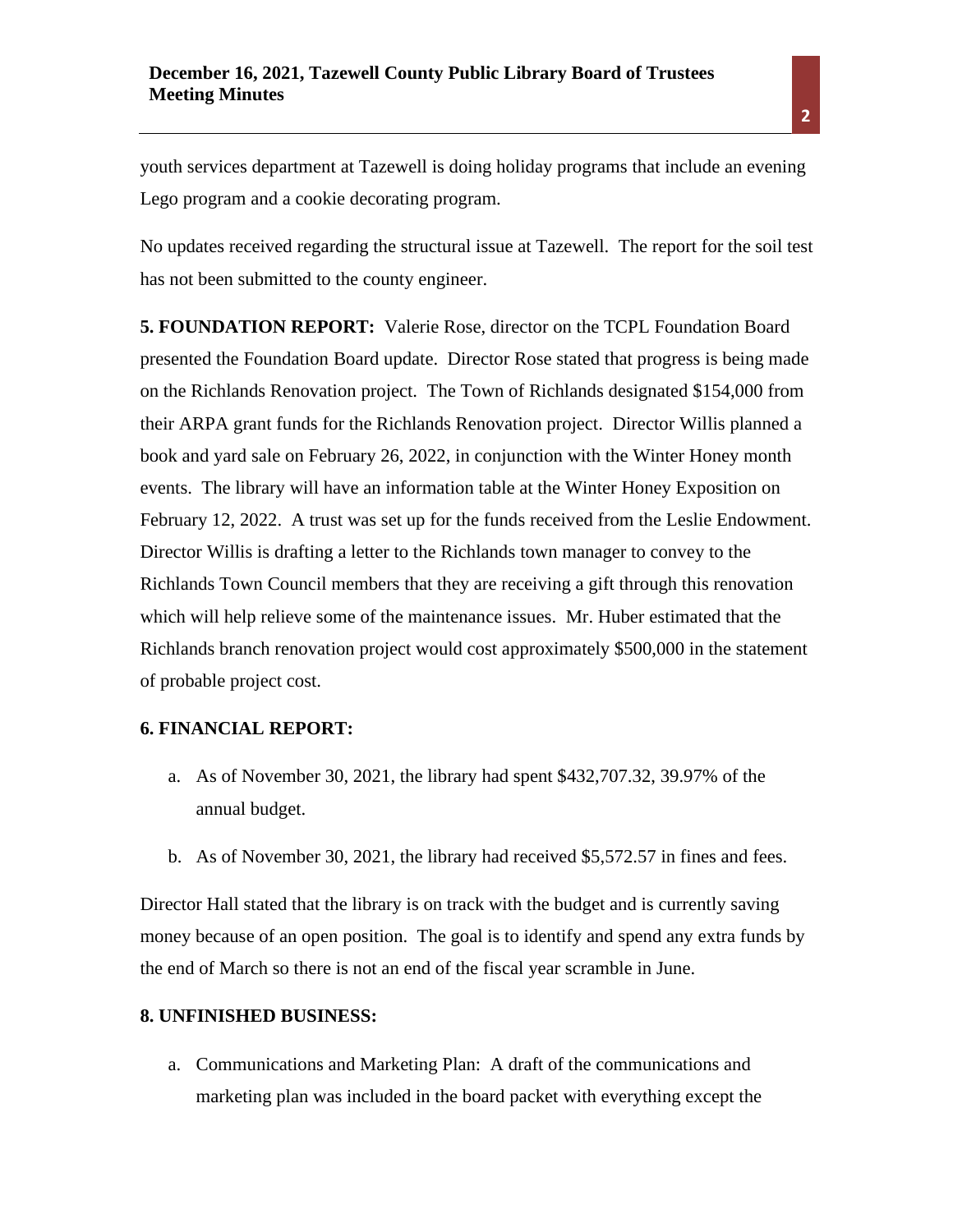appendix filled out. Director Hall stated that crisis communication has been a big issue in the past year and half with COVID and the structural issue at Tazewell. She requested that the trustees review the drafted plan and give feedback. The plan would be kept on file so that the library director, assistant director, and department heads could reference it when needed.

Chair Roberts asked if this was a benefit for the library or for the patrons. Director Hall stated that it is meant to be a procedure and act as a guide for library staff on how to communicate with the patrons. Trustee Ryan asked that Director Hall speak with Chase Collins, the county attorney, about the legalities of employee handbooks.

Chair Roberts asked if the contact list in the appendix is for the staff or public use. Director Hall stated that it is a list of contacts for internal use by the library staff and that is a ready-made list for contacting local agencies for various purposes and is not intended to be a public use document. Trustee Kitts stated that it would be a public document since TCPL is a public entity it could be requested through the Freedom of Information Act.

Director Hall asked that trustees provide information for any contact they would like added to the appendix. Trustee Kitts suggested that a list of African American churches be added to the contact list. Trustee Ryan asked if the churches listed should be segregated by their target community. Chair Roberts stated that all churches should be listed. Trustee Ryan suggested listing the community group Shakerag Forever as a contact. She also suggested adding the area ministerial associations instead of listing all the churches in the area or listing specific churches. Chair Roberts agreed that specific faith-based organizations should not be listed as some are independent and may not want their information published. She also suggested to seek out other community-based organizations to include on the list.

b. Sick-Leave Bank Draft Policy: Director Hall created a draft which merged the existing policy and the proposed sick leave bank policy. Director Hall spoke with Arlene Matney at the Tazewell County administration office about the proposed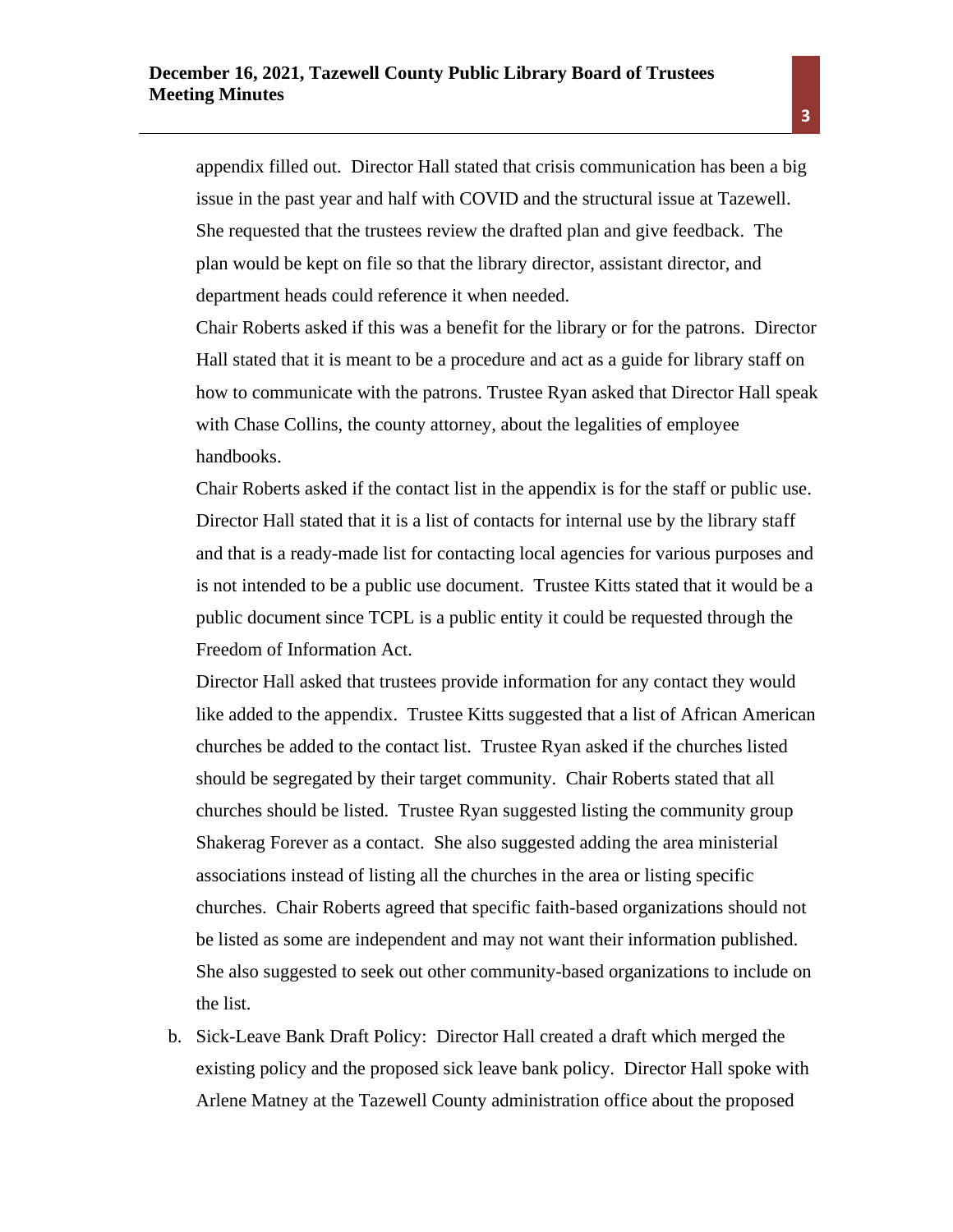policy who stated that there was not a reason that the policy could not exist but gave her advice on problem areas that could arise and is not in support of the policy. Director Hall said that staying with the current policy does not prevent the loss of sick time earned by people at their allowed limit or when staff retire or resign.

Item tabled until a future meeting.

**9. NEW BUSINESS:** No new business items.

**10. ADDITIONAL COMMENTS:** Director Rose asked for clarification between the TCPL Board of Directors and the TCPL Foundation Board. Chair Roberts responded that the Board of Trustees is a governing board that hires the director and helps with creating the policies and procedures. The Foundation Board is an auxiliary that does capital fundraising. Another auxiliary is the Friends of the Library which do fundraising for smaller projects. The Foundation Board requires two members of the Board of Trustees to be on that board.

Trustee Dean stated that anyone can join the Friends of the Library, including the Board of Trustees and Foundation Board members. Chair Roberts stated that the Board of Trustees members are appointed by the Tazewell County Board of Supervisors and the Foundation Board directors are chosen by that board. Trustee Kitts stated that the Foundation Board abides by the foundation's by laws, but the Board of Trustees follows the laws of the state. Trustee Ryan also stated that the Foundation Board and the Friends of the Library are separate 501c3 entities. She also stated that the Board of Trustees must abide by public meeting rules.

**11. PUBLIC COMMENT:** No members of the public were present.

**12. ADJOURNMENT:** Motion to adjourn the meeting by Trustee Kitts with a second by Trustee Dean. There being no further business, the meeting was adjourned at 4:34 pm.

The next regular meeting is scheduled for Thursday, January 20, 2021, at 3:30 pm at the Tazewell Library.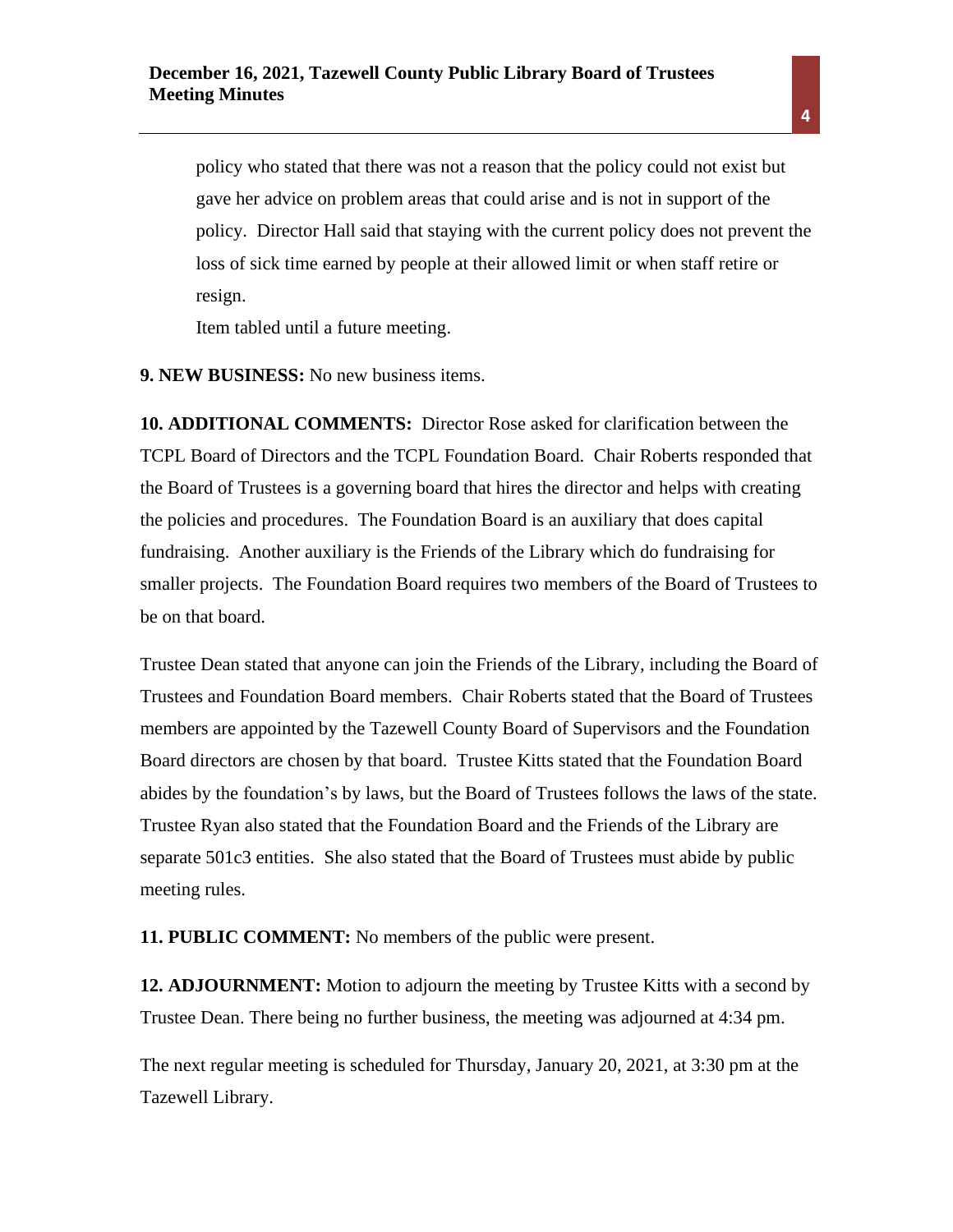**Respectfully submitted,** 

**Cassie Ogle, Technical Services Librarian**

**\_\_\_\_\_\_\_\_\_\_\_\_\_\_\_\_\_\_\_\_\_\_\_\_\_\_\_\_\_\_\_\_\_**